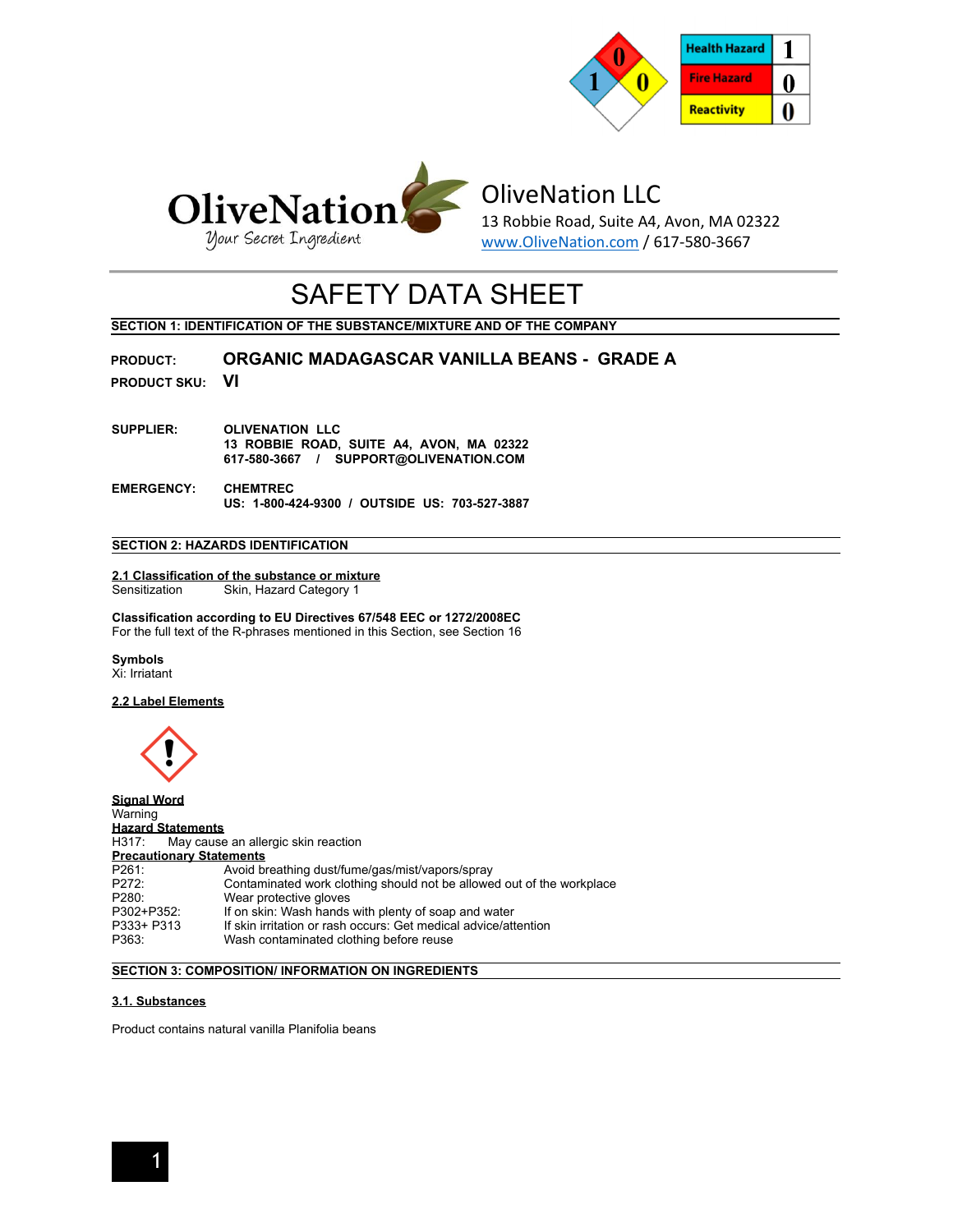

## **SECTION 4: FIRST AID MEASURES**

#### **4.1 Description of first aid measures**

| Eye contact: | Rinse thoroughly with plenty of water for at least 15 minutes and consult a physician. |
|--------------|----------------------------------------------------------------------------------------|
|              |                                                                                        |

- **Skin Contact:** Wash off with soap and plenty of water.
- **Ingestion:** Clean mouth with water and drink water.

**Inhalation: Breathe fresh air.** 

## **4.2 Most important symptoms and effects, both acute and delayed**

Some individuals may experience an allergic reaction which constitutes a minor rash. **4.3 Indication of any immediate medical attention and special treatment needed** 

Seek immediate medical attention if any of the above symptoms are present and do not handle natural vanilla beans.

## **Note to physicians** Treat symptomatically

## **SECTION 5: FIRE-FIGHTING MEASURES**

## **5.1 Extinguishing Media**

## **Suitable Extinguishing Media**

Use extinguishing measures that are appropriate to local circumstances and the surrounding environment.

## **Extinguishing media which shall not be used for safety reasons**

No information available

## **5.2 Special Hazards arising from the substance or mixture**

#### **Special Hazard**  None

## **5.3 Advice for firefighters**

**Special protective equipment for fire-fighters**  As in any fire, wear self-contained breathing apparatus and full protective gear

## **SECTION 6: ACCIDENTAL RELEASE MEASURES**

## **6.1 Personal precautions, protective equipment and emergency procedures**

Ensure adequate ventilation. See Section 12 for additional Ecological information.

## **6.2 Environmental precautions**

None known.

## **6.3 Methods and material for containment and cleaning up**

Remove from area.

## **SECTION 7: HANDLING AND STORAGE**

## **7.1 Precautions for safe handling**

Keep in closed container.

## **7.2 Conditions for safe storage, including any incompatibilities**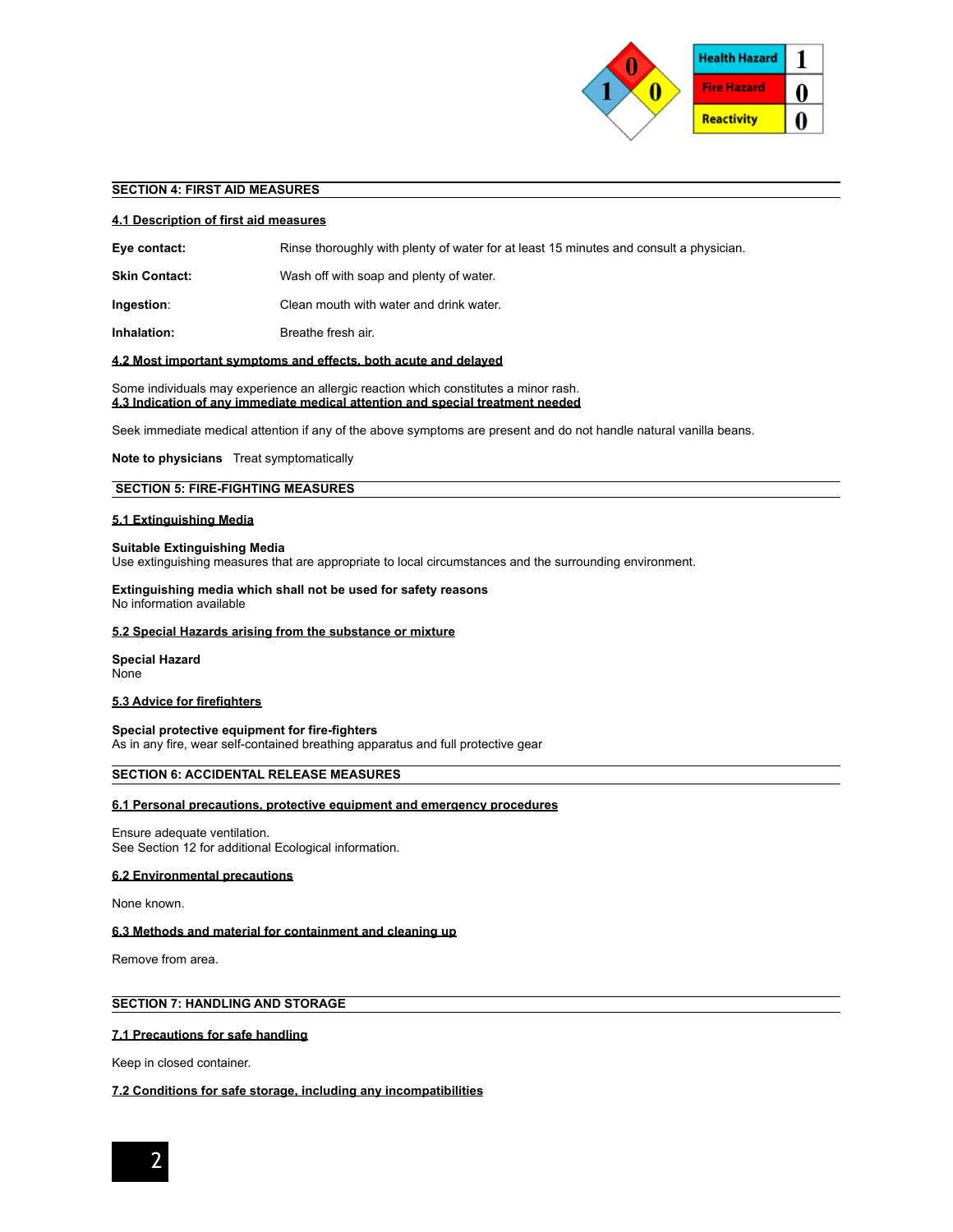

Keep container tightly closed in a dry place.

#### **SECTION 8: EXPOSURE CONTROLS/PERSONAL PROTECTION**

| 8.1 Control parameters                                                                                                                                      |                                                                                                                                                                                                     |  |  |
|-------------------------------------------------------------------------------------------------------------------------------------------------------------|-----------------------------------------------------------------------------------------------------------------------------------------------------------------------------------------------------|--|--|
| <b>Exposure Limits</b>                                                                                                                                      | This product, as supplied, does not contain any hazardous materials with occupational<br>exposure limits established by the region specific regulatory bodies.                                      |  |  |
| Derived No Effect level (DNEL)                                                                                                                              | No information available                                                                                                                                                                            |  |  |
| <b>Predicted No Effect Concentration</b><br>(PNEC)                                                                                                          | No information available                                                                                                                                                                            |  |  |
| 8.2 Exposure controls                                                                                                                                       |                                                                                                                                                                                                     |  |  |
| <b>Engineering Controls</b>                                                                                                                                 | Ensure adequate ventilation, especially in confined areas.                                                                                                                                          |  |  |
| <b>Personal Protective Equipment</b><br><b>Eve Protection</b><br><b>Hand Protection</b><br><b>Skin and Body Protection</b><br><b>Respiratory Protection</b> | Tightly fitting safety goggles<br>Protective gloves<br>Long sleeved clothing<br>When workers are facing concentrations above the exposure limit, they must use<br>appropriate certified respirators |  |  |
| <b>General Hygiene Considerations</b>                                                                                                                       | Handle in accordance with good industrial hygiene and safety practice                                                                                                                               |  |  |
| <b>Environmental Exposure Controls</b>                                                                                                                      | No information available                                                                                                                                                                            |  |  |
| <b>SECTION 9: PHYSICAL AND CHEMICAL PROPERTIES</b>                                                                                                          |                                                                                                                                                                                                     |  |  |

\_\_\_\_\_\_\_\_\_\_\_\_\_\_\_\_\_\_\_\_\_\_\_\_\_\_\_\_\_\_\_\_\_\_\_\_\_\_\_\_\_\_\_\_\_\_\_\_\_\_\_\_\_\_\_\_\_\_\_\_\_\_\_\_\_\_\_\_\_\_\_\_\_\_\_\_\_\_\_\_\_\_\_\_\_\_\_\_\_\_\_\_\_\_\_\_\_\_\_\_\_\_\_\_\_

## **9.1 Information on basic physical and chemical properties**

| <b>Physical state</b><br>Odor                         | Solid<br>Vanilla |                          |
|-------------------------------------------------------|------------------|--------------------------|
| <u>Property</u>                                       |                  |                          |
| pН                                                    |                  | No Information available |
| Melting/freezing point                                |                  | No Information available |
| Boiling point/boiling range                           |                  | No information available |
| Flash point(closed cup)                               |                  | No information available |
| <b>Evaporation rate</b>                               |                  | No information available |
| Flammability(solid/gas)<br>Flammability limits in air |                  | No information available |
| <b>Upper flammability limit</b>                       |                  | No information available |
| Lower flammability limit                              |                  | No information available |
| Vapor pressure mm Hg 20°C                             |                  | No information available |
| Vapor density                                         |                  | No information available |
| <b>Relative density</b>                               |                  | No information available |
| Specific gravity @ 25°C                               |                  | No information available |
| Specific gravity @20°C                                |                  | No information available |
| Refractive index                                      |                  | No information available |
| Water solubility                                      |                  | No information available |
| Partition coefficient: n-octanol/water                |                  | No information available |
| <b>Autoignition temperature</b>                       |                  | No information available |
| <b>Decomposition temperature</b>                      |                  | No information available |
| Viscosity, dynamic                                    |                  | No information available |
| <b>Explosive properties</b>                           |                  | No information available |
| <b>Oxidizing properties</b>                           |                  | No information available |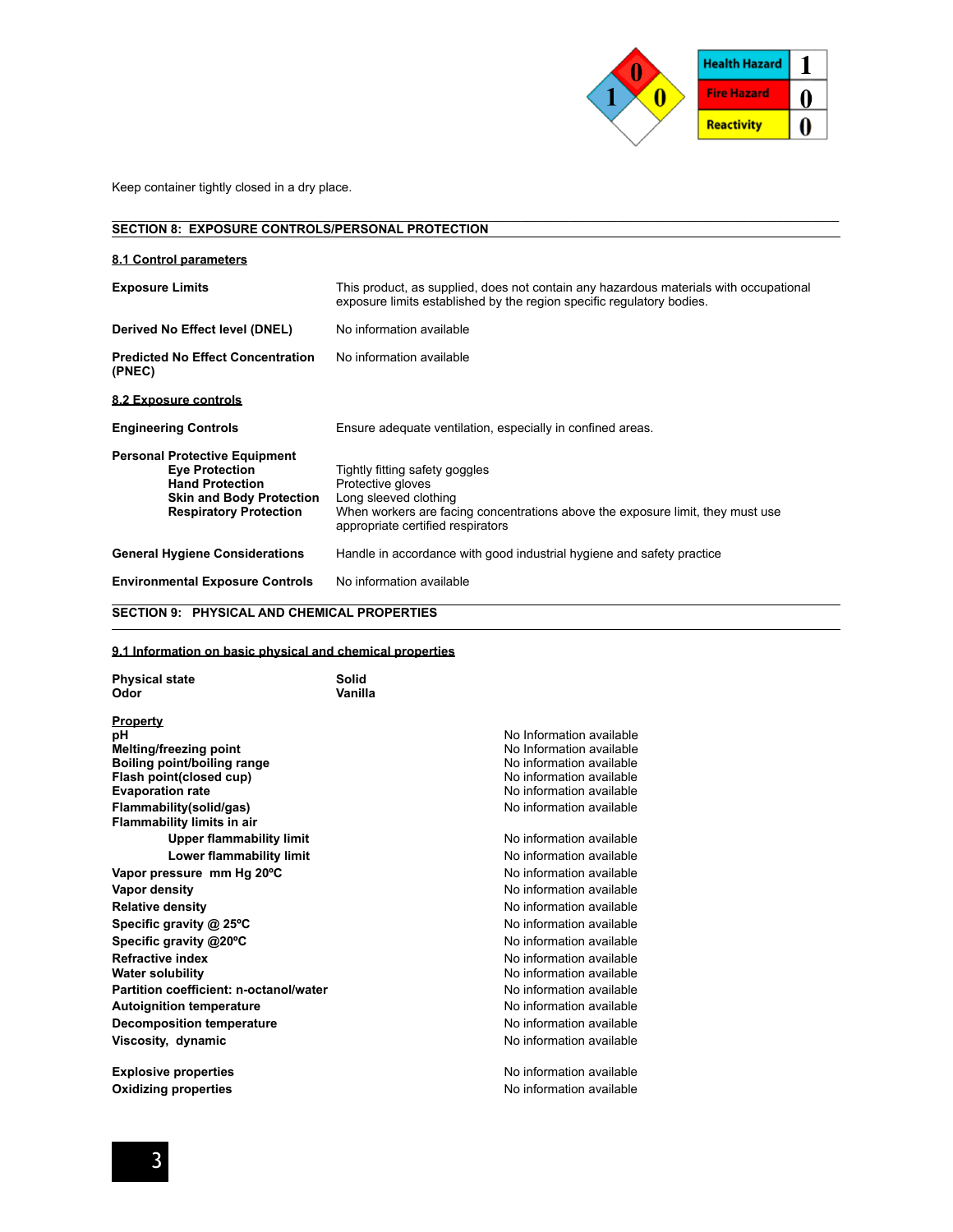

## **9.2 Other information**

**VOC Content(%) 0%** 

**No information available** 

## **SECTION 10: STABILITY AND REACTIVITY**

## **10.1 Reactivity**

The product is non-reactive.

## **10.2 Chemical Stability**

The product is stable under normal pressures and temperatures.

## **10.3 Possibility of Hazardous Reactions**

No known hazardous reactions.

## **10.4 Conditions to Avoid**

Heat, flames, and sparks

## **10.5 Incompatible Material**

No materials to be especially mentioned

## **10.5 Hazardous Decomposition Products**

None under normal use conditions

## **SECTION 11: TOXICOLOGY INFORMATION**

#### **11.1 Information of toxicological effects**

**The following values are calculated based on chapter 3.1 of the GHS document (Rev. 1, 2005)** 

| <b>Acute toxicity</b><br><b>Inhalation</b><br>Eye contact<br><b>Skin contact</b><br>Ingestion<br><b>Acute toxicity</b> | There is no data available for this product<br>There is no data available for this product<br>There is no data available for this product<br>There is no data available for this product<br>Not harmful<br>100% of the mixture consists of ingredient(s) of unknown toxicity |
|------------------------------------------------------------------------------------------------------------------------|------------------------------------------------------------------------------------------------------------------------------------------------------------------------------------------------------------------------------------------------------------------------------|
| 11.2 Inhalation                                                                                                        |                                                                                                                                                                                                                                                                              |
| Skin corrosion/irritation                                                                                              | No information available                                                                                                                                                                                                                                                     |
| Eye damage/irritation                                                                                                  | No information available                                                                                                                                                                                                                                                     |
| <b>Sensitization</b>                                                                                                   | No information available                                                                                                                                                                                                                                                     |
| <b>Germ Cell Mutagenicity</b>                                                                                          | No information available                                                                                                                                                                                                                                                     |
| Carcinogenicity                                                                                                        | No information available                                                                                                                                                                                                                                                     |
| Specific target organ systemic<br>toxicity(single exposure)                                                            | No information available                                                                                                                                                                                                                                                     |
| Specific target organ systemic<br>toxicity(repeated exposure)                                                          | No information available                                                                                                                                                                                                                                                     |
| <b>Target Organ Effects</b>                                                                                            | No information available                                                                                                                                                                                                                                                     |
| <b>Aspiration hazard</b>                                                                                               | No information available                                                                                                                                                                                                                                                     |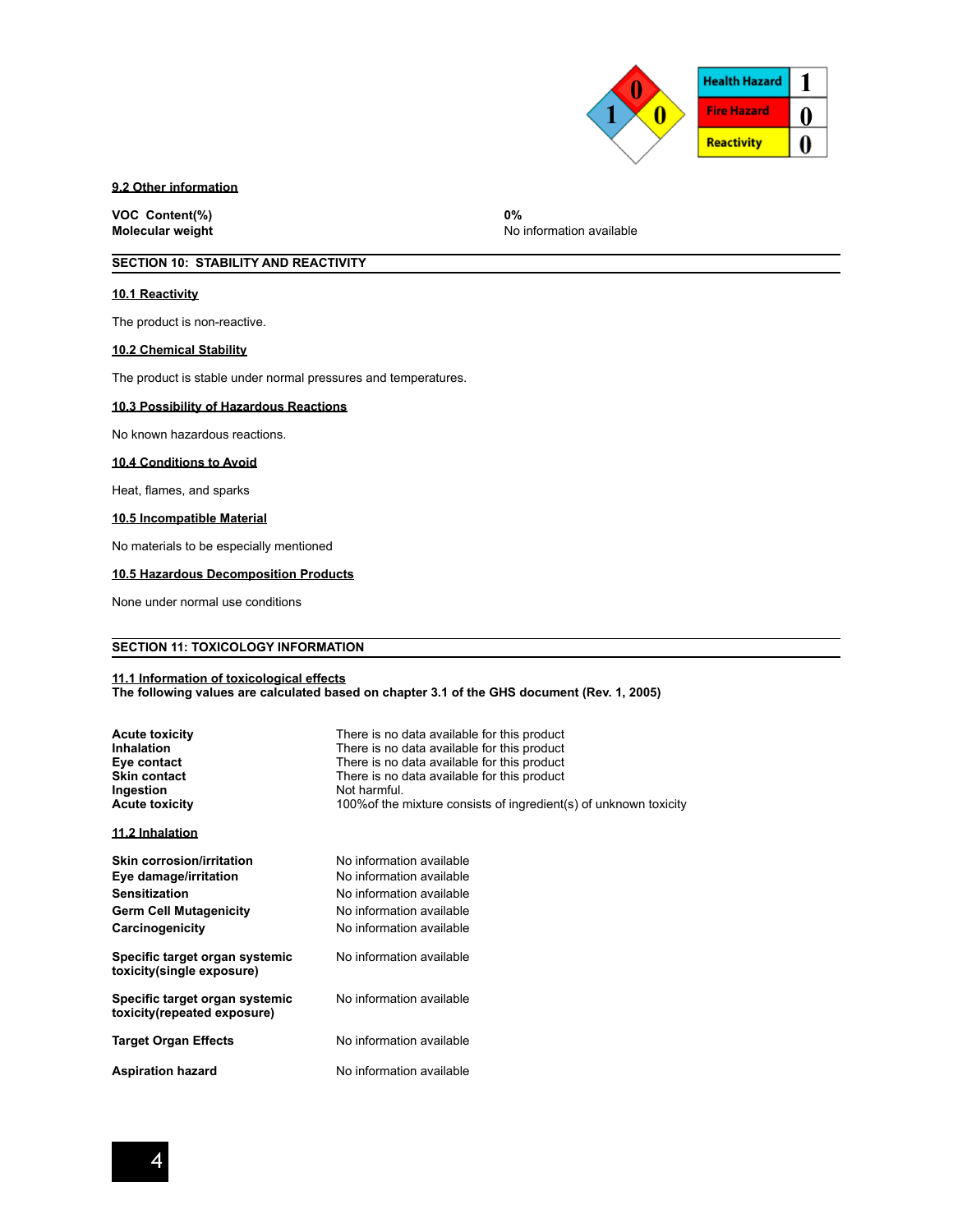

## **11.3 Carcinogen Reports**

Not listed as a carcinogenic substance by the National Toxicology Program or has been found to be a potential carcinogen in the International Agency for Research on Cancer Monographs.

## **SECTION 12: ECOLOGICAL INFORMATION**

## **12.1 Ecotoxicity:**

Contains no substances known to be hazardous to the environment or not degradable in waste water treatment plants

## **12.2 Persistence and Degradability**

No information available

## **12.3 Bioaccumulative Potential**

No information available

## **12.4 Mobility in Soil**

No information available

## **12.5 Results of PBT and vPvB**

No information available

## **12.6 Other Adverse Effects**

No information available

## **SECTION 13: DISPOSAL CONSIDERATIONS**

## **13.1 Waste Treatment Methods:**

**Waste from residues/ unused products:** Waste must be disposed of in accordance with federal, state and local environmental control regulations.

**Contaminated Packaging:** Empty containers should be taken to an approved waste handling site for recycling or disposal

## **SECTION 14: TRANSPORT INFORMATION**

**DOT Proper Shipping Name DRIED FRUIT, WHOLE Class** Not Determined<br> **Class** Not Determined<br>
Not Determined **Packing Group 19 Accord 19 Accord 19 Accord 19 Accord 19 Accord 19 Accord 19 Accord 19 Accord 19 Accord 19 Accord 19 Accord 19 Accord 19 Accord 19 Accord 19 Accord 19 Accord 19 Accord 19 Accord 19 Accord 19 Accord 19 Acco** 

**ICAO/IATA UN/ID No<br>
Proper Shipping Name** The South DRIED FRUIT, WHOLE **Proper Shipping Name Class Constanting Class Packing Group Packing Group Packing Class Packing Class Packing Class Packing Class Packing Class Packing Class Packing Class Packing Class Packing Class Packing Class P Packing Group ERG Code** Not Determined

**Not Determined** 

## **SECTION 15: OTHER REGULATORY INFORMATION**

**DSCL (EEC): S2-Keep out of reach of children**